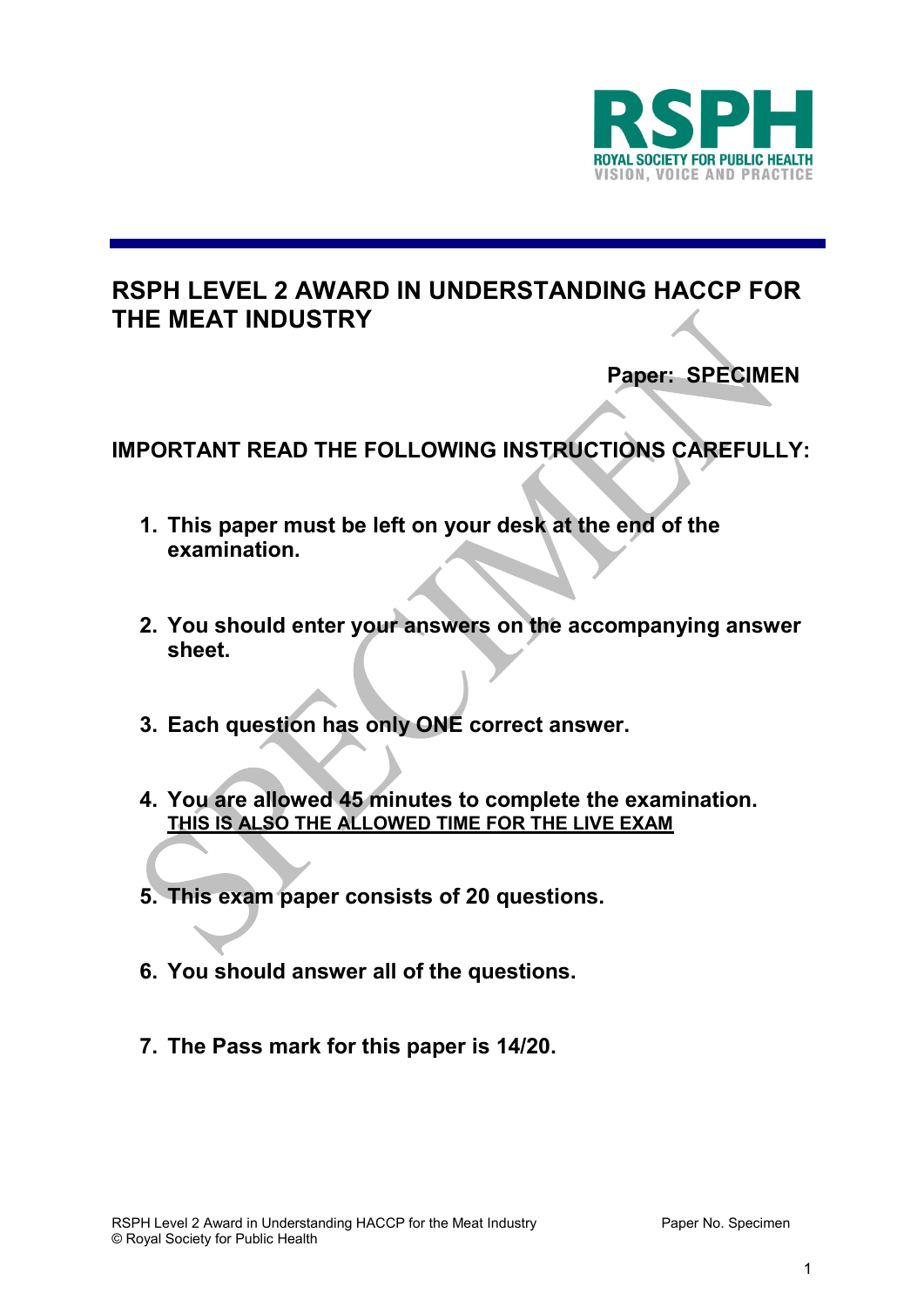# **1. Which ONE of the following statement is true about HACCP?**

- **A.** It prevents food spoilage
- **B.** It relies on end product testing
- **C.** It is a food safety management system
- **D.** It only applies to food manufacturers

# **2. A HACCP system in meat cutting plants should cover:**

- **A.** Health and safety issues
- **B.** The safe production of food
- **C.** Only food handling procedures
- **D.** Customer requirements

## **3. A HACCP system can be used to manage:**

- **A.** Accidents at work
- **B.** Employee absence
- **C.** Transportation costs
- **D.** Risks associated with food

## **4. A documented HACCP system could help to prove that a meat cutting plant:**

- **A.** Supplies top quality food
- **B.** Employs the best possible staff
- **C.** Has taken all reasonable precautions to prevent contamination
- **D.** Meets all UK Health and Safety legislation

#### **5. EC Regulation 852/2004 on the Hygiene of foodstuffs requires all food businesses in the European Union to:**

- **A.** Audit HACCP systems
- **B.** Employ a microbiologist
- **C.** Identify and control food safety hazards
- **D.** Train all operatives in HACCP techniques

# **6. Food safety regulations require a meat plant operator to:**

- **A.** Review their HACCP systems
- **B.** Test their products for bacteria
- **C.** Employ a certificated HACCP expert
- **D.** Produce a floor plan of the operation

## **7. Control measures in a meat processing plant:**

- **A.** Make sure hazards do not cause a health risk
- **B.** Bring a process back under control
- **C.** Make sure products are delivered on time
- **D.** Can be biological, physical, allergenic or chemical

#### **8. In hazard analysis in a meat processing plant, risk refers to:**

- **A.** An incident resulting in a product recall
- **B.** The likelihood and severity of hazards in meat
- **C.** The type of hazard in a meat production process
- **D.** Anything in meat that could affect quality

RSPH Level 2 Award in Understanding HACCP for the Meat Industry **Paper No. Specimen** © Royal Society for Public Health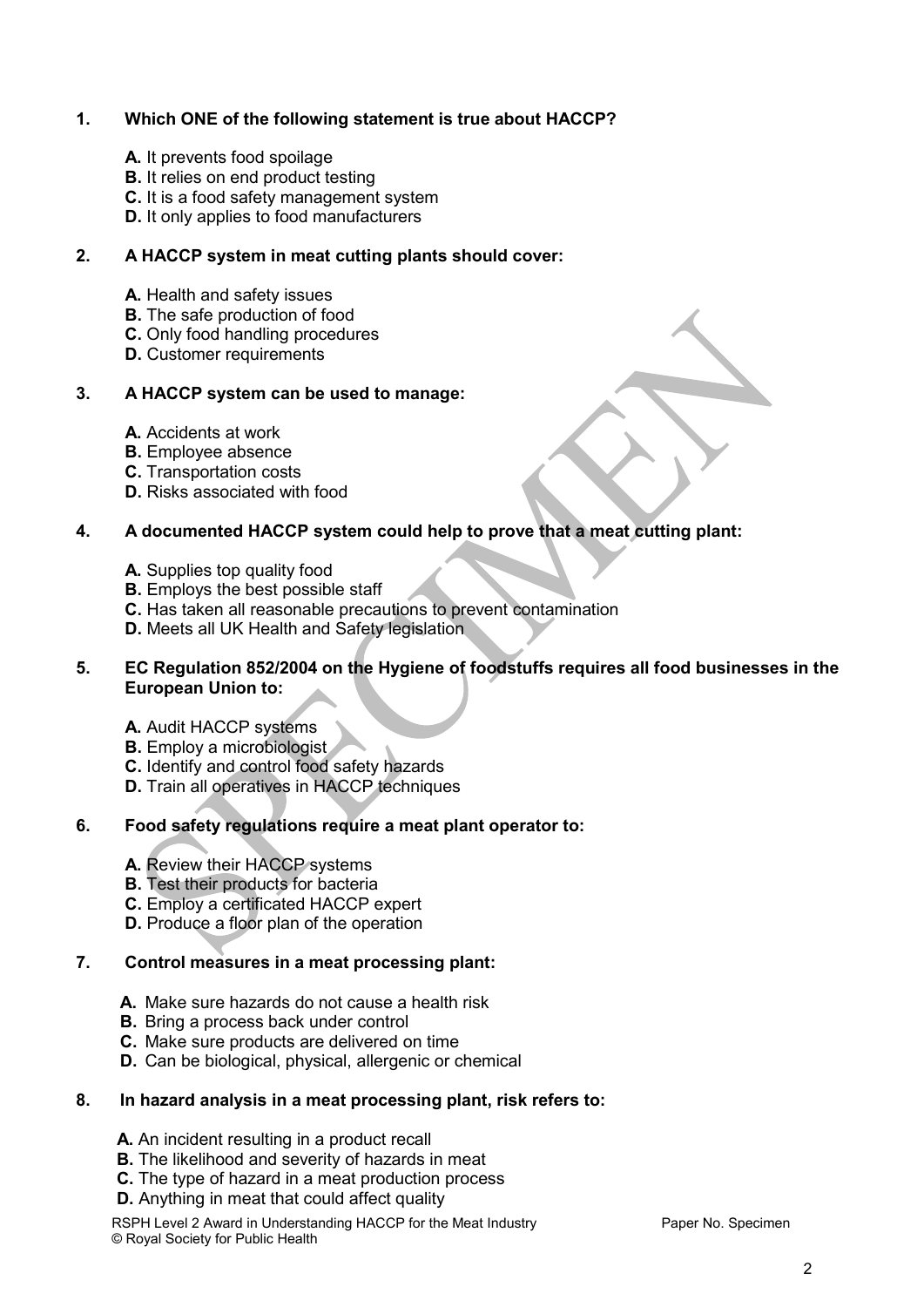#### **9. According to EU Regulation 852/2004 on the Hygiene of Foodstuffs, food safety procedures must be based on:**

- **A.** HACCP Principles
- **B.** British Retail Consortium requirements
- **C.** Programmes by the Global Food Safety Initiative
- **D.** ISO22000 standards

## **10. If using a risk matrix, which ONE of the following set of conditions would lead a HACCP team to decide a particular hazard was significant in a meat cutting plant?**

- **A.** Unlikely to happen and cause little harm
- **B.** Not likely to happen and cause a moderate amount of harm
- **C.** Likely to happen and cause a small amount of harm
- **D.** Quite likely to happen and cause serious harm
- **11. All of the following are examples of prerequisite programmes for HACCP in a meat plant EXCEPT:**
	- **A.** Personal hygiene policy
	- **B.** Cleaning and disinfection procedures
	- **C.** Pest control programme
	- **D.** Invoice control systems

# **12. Pre-requisite programmes cover all of the following EXCEPT:**

- **A.** Premises of production
- **B.** Personnel
- **C.** Raw materials
- **D.** Nutritional quality of product

# **13. Which ONE of the following factors would contribute MOST to successful HACCP implementation in a meat cutting plant?**

- **A.** Modern food premises
- **B.** Well designed equipment
- **C.** Management commitment
- **D.** Good cleaning routines
- **14. Physical food safety hazards in a meat cutting plant are most effectively controlled:**
	- **A.** By pre-requisite programmes
	- **B.** At critical control points
	- **C.** By hourly monitoring of procedures
	- **D.** When corrective actions are taken

# **15. When auditing whether critical control points have been correctly identified for a meat production process, which ONE of the following should be checked?**

- **A.** Personal hygiene standards
- **B.** The health and safety manual
- **C.** The approved list of equipment suppliers
- **D.** Whether a later step can control the hazard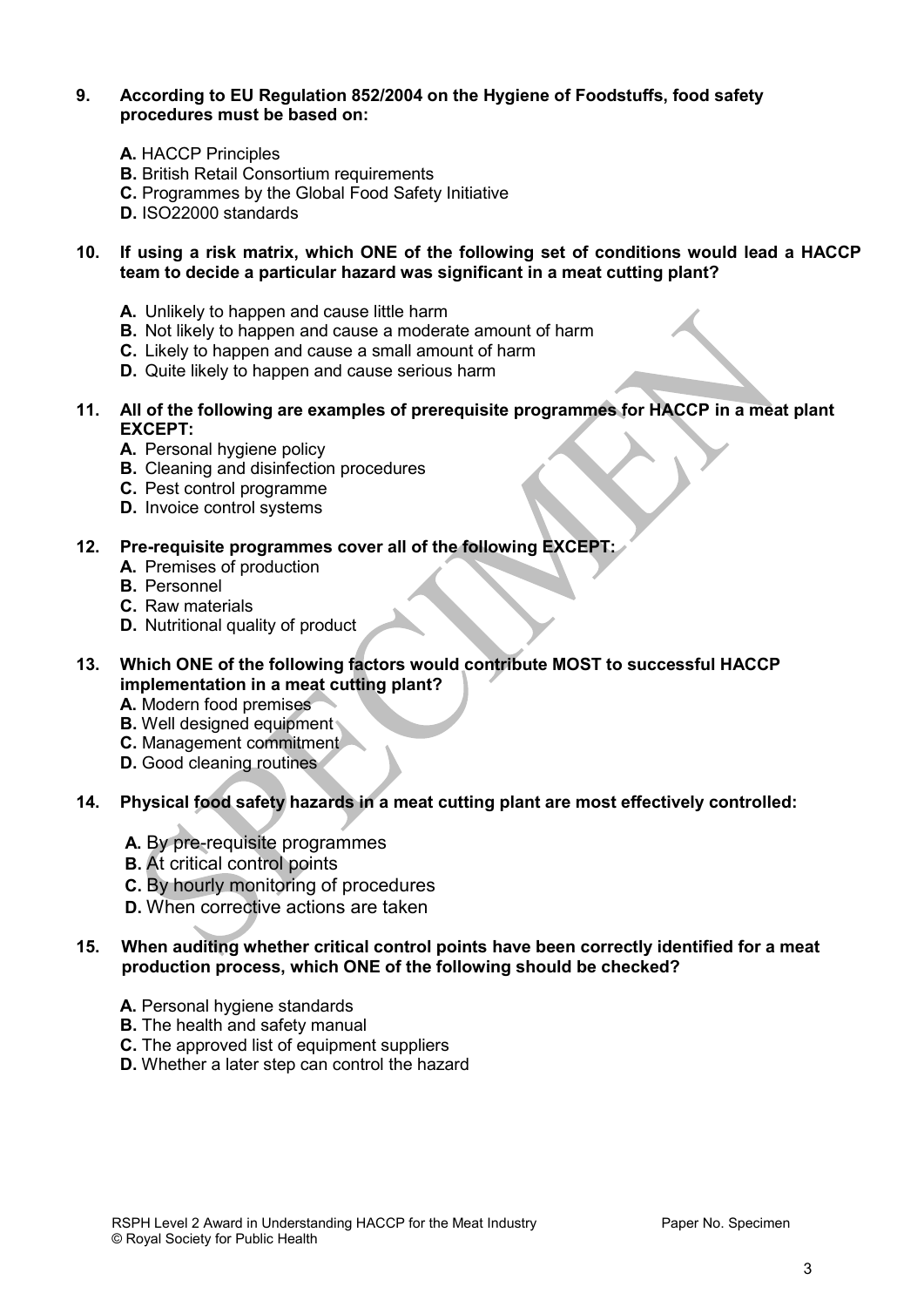## **16. What is the MAIN factor that should be taken into account when carrying out a hazard analysis?**

- **A.** The likely occurrence and severity of a hazard
- **B.** The actions needed if a food quality problem occurs
- **C.** Whether there is management commitment to HACCP
- **D.** How monitoring at a critical control point will be carried out

#### **17. All of the following are verification activities apart from:**

- **A.** Hourly checks of chiller temperatures
- **B.** Daily review of monitoring records
- **C.** Monthly compliance audits
- **D.** Quarterly examination of customer complaints

#### **18. Which ONE of the following would NOT be included as part of a HACCP recording system in a meat cutting plant?**

- **A.** Raw material specifications
- **B.** Processing records
- **C.** Compliance audit data
- **D.** Sales invoices

#### **19. Which ONE of the following is a basic principle of HACCP?**

- **A.** Identification of product quality issues
- **B.** Establishment of critical limits
- **C.** Establishment of work schedules
- **D.** Determination of safety standards

## **20. The following job roles are typically represented on a HACCP team in a meat cutting plant, EXCEPT:**

- **A.** Process machine operatives
- **B.** Food Technologists
- **C.** Maintenance Engineers
- **D.** Local Authority Enforcement Officers

#### **END OF PAPER**